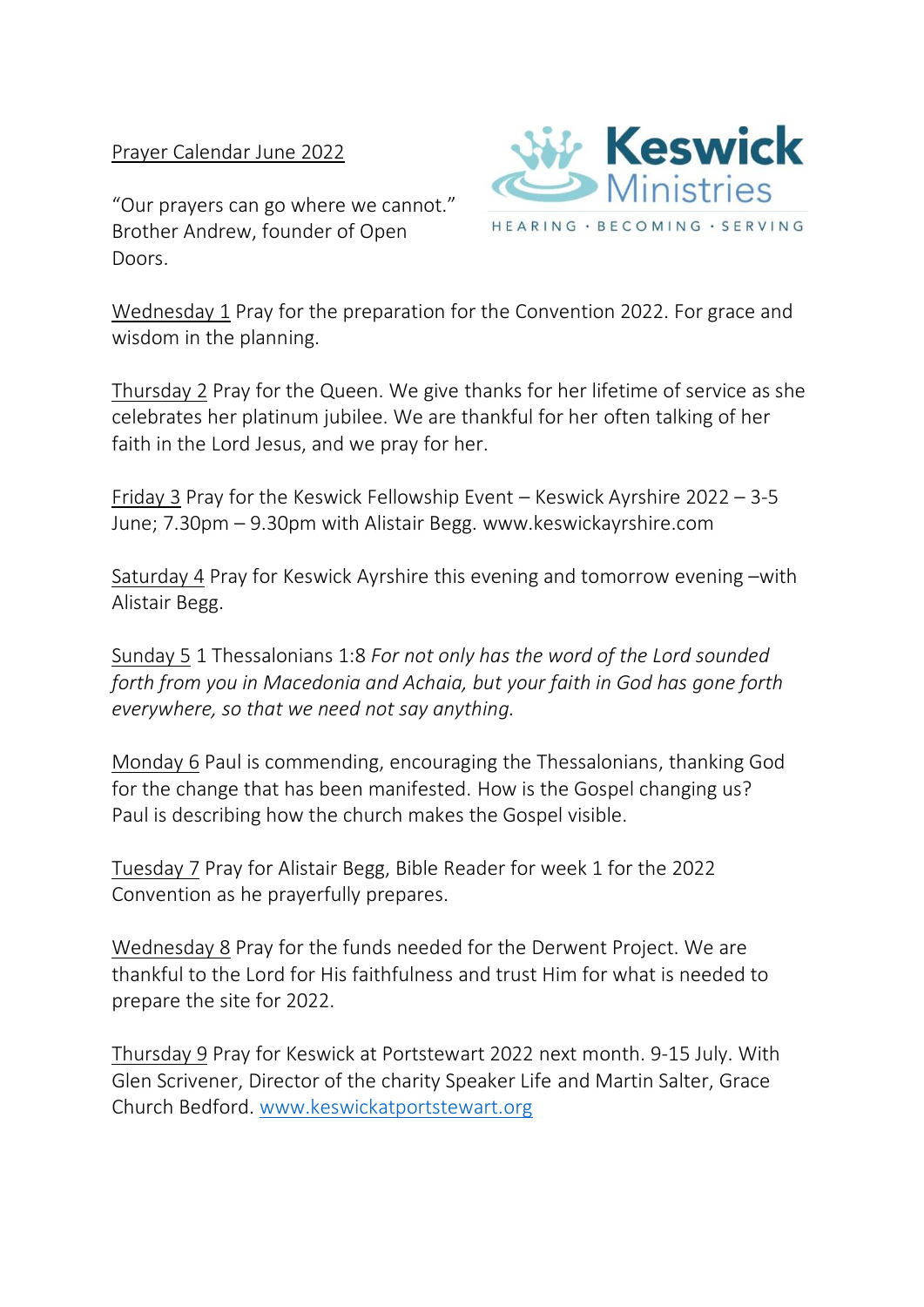Friday 10 Pray for the evening celebration speakers, week 1 of the 2022 Keswick Convention.

Saturday 11 Pray for all the seminar leaders at the Convention 2022.

Sunday 12 1 Thessalonians 1:9 *For they themselves report concerning us the kind of reception we had among you, and how you turned to God from idols to serve the living and true God,*

Monday 13 When people looked at the Thessalonian Christians they could tell, they no longer worshipped idols; but believed God alone is to be worshipped and He alone is the source of security and satisfaction.

Tuesday 14 Pray for today's Bible Workshop in Hebrew: Intermediate Plus – 14- 15 June. James Robson is running this 24-hour workshop in Keswick that will refresh your walk with the Lord and your Hebrew!

Wednesday 15 Pray for the Bible Workshop in Hebrew ending later today; a Teaching and Training Event.

Thursday 16 Pray for Glynn Harrison – taking the Lecture in week 1. For wisdom and direction as he prepares.

Friday 17 Pray for the Children and Youth work at the upcoming Keswick Convention and for Matt Holden as he plans and leads.

Saturday 18 Pray for the evening celebration speakers for week 2 at the 2022 Keswick Convention.

Sunday 19 1 Thessalonians 1:10 *To wait for his Son from heaven, whom he raised from the dead, Jesus who delivers us from the wrath to come.*

Monday 20 The Thessalonians' lives had been changed by the Gospel; they were living life in light of Jesus' return. They were waiting expectantly for the return of the Lord.

Tuesday 21 We pray for the persecuted church – for brothers and sisters around the world who cannot meet freely.